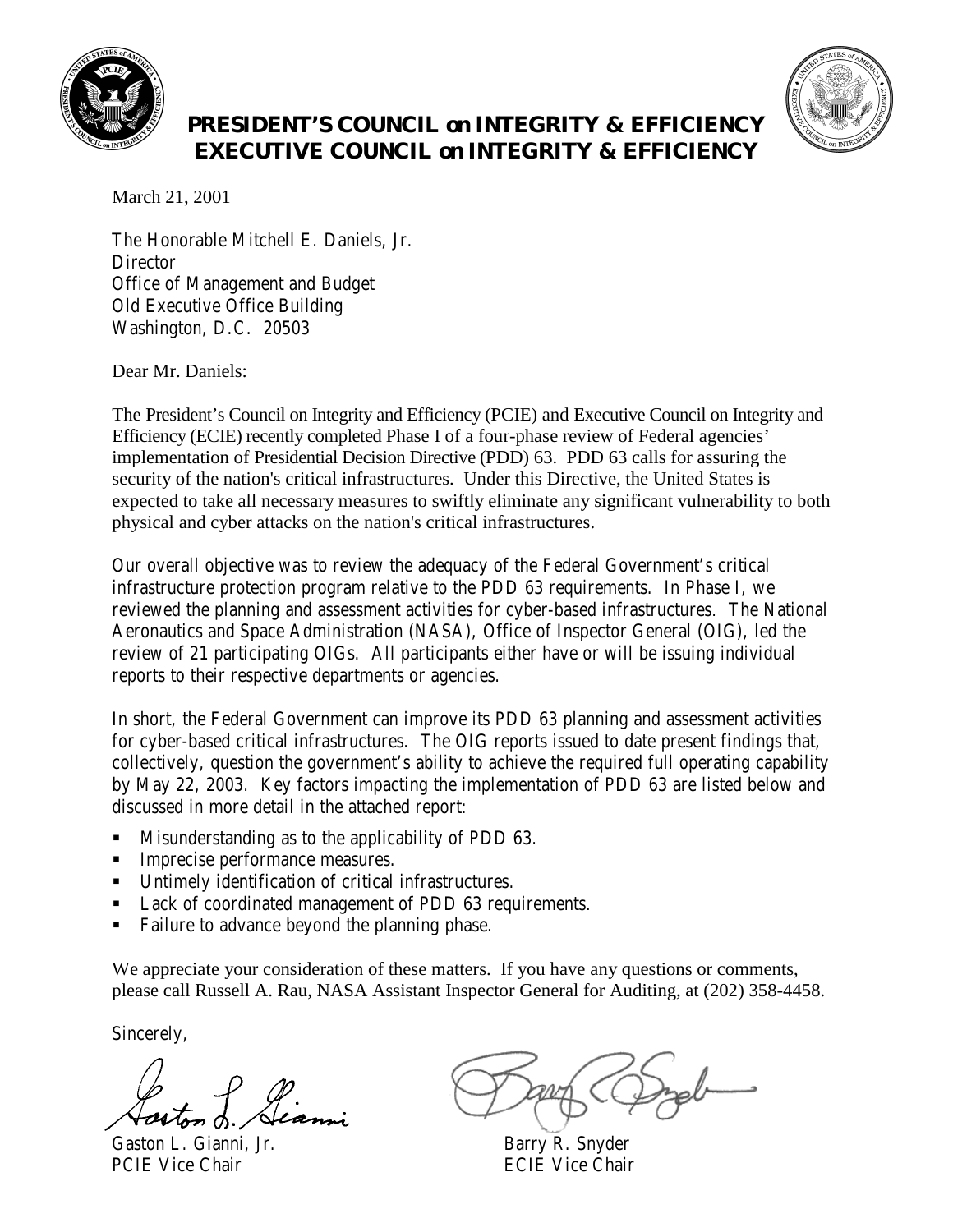



# **PRESIDENT'S COUNCIL on INTEGRITY & EFFICIENCY EXECUTIVE COUNCIL on INTEGRITY & EFFICIENCY**

March 21, 2001

The Honorable Mitchell E. Daniels, Jr. **Director** Office of Management and Budget Old Executive Office Building Washington, D.C. 20503

Dear Mr. Daniels:

This letter presents the Phase I results of a four-phase President's Council on Integrity and Efficiency (PCIE) and Executive Council on Integrity and Efficiency (ECIE) review of Federal agencies' implementation of Presidential Decision Directive (PDD) 63 related to critical infrastructure protection. The National Aeronautics and Space Administration (NASA), Office of Inspector General (OIG), led the review that included participation of a total of 21 OIGs. All participants either have or will be issuing individual reports to their respective departments or agencies. $<sup>1</sup>$ </sup>

Based on the Phase I review results, we are providing our observations and suggestions for strengthening the Federal Government's compliance with PDD 63. The review identified several key areas where improvements can enhance the security of our nation's critical infrastructures.

### **Background**

 $\overline{a}$ 

When signed on May 22, 1998, PDD 63 called for a national effort to assure the security of the nation's critical infrastructures.<sup>2</sup> Under the Directive, the President intends that the United States take all necessary measures to swiftly eliminate any significant vulnerability to both physical and cyber attacks on the nation's critical infrastructures, especially its cyber systems. By May 22, 2003, the United States shall have achieved and shall maintain the ability to protect its critical infrastructures from intentional acts that would significantly diminish the abilities of:

- the Federal Government to perform essential national security missions and to ensure the general public health and safety;
- state and local governments to maintain order and to deliver minimum essential public services; and

 $<sup>1</sup>$  Departments and agencies are hereafter referred to as agencies.</sup>

 $2$  PDD 63 defines critical infrastructure as "... those physical and cyber-based systems essential to the minimum operations of the economy and government." Critical infrastructures include, but are not limited to, telecommunications, banking and finance, energy, transportation, and essential government services.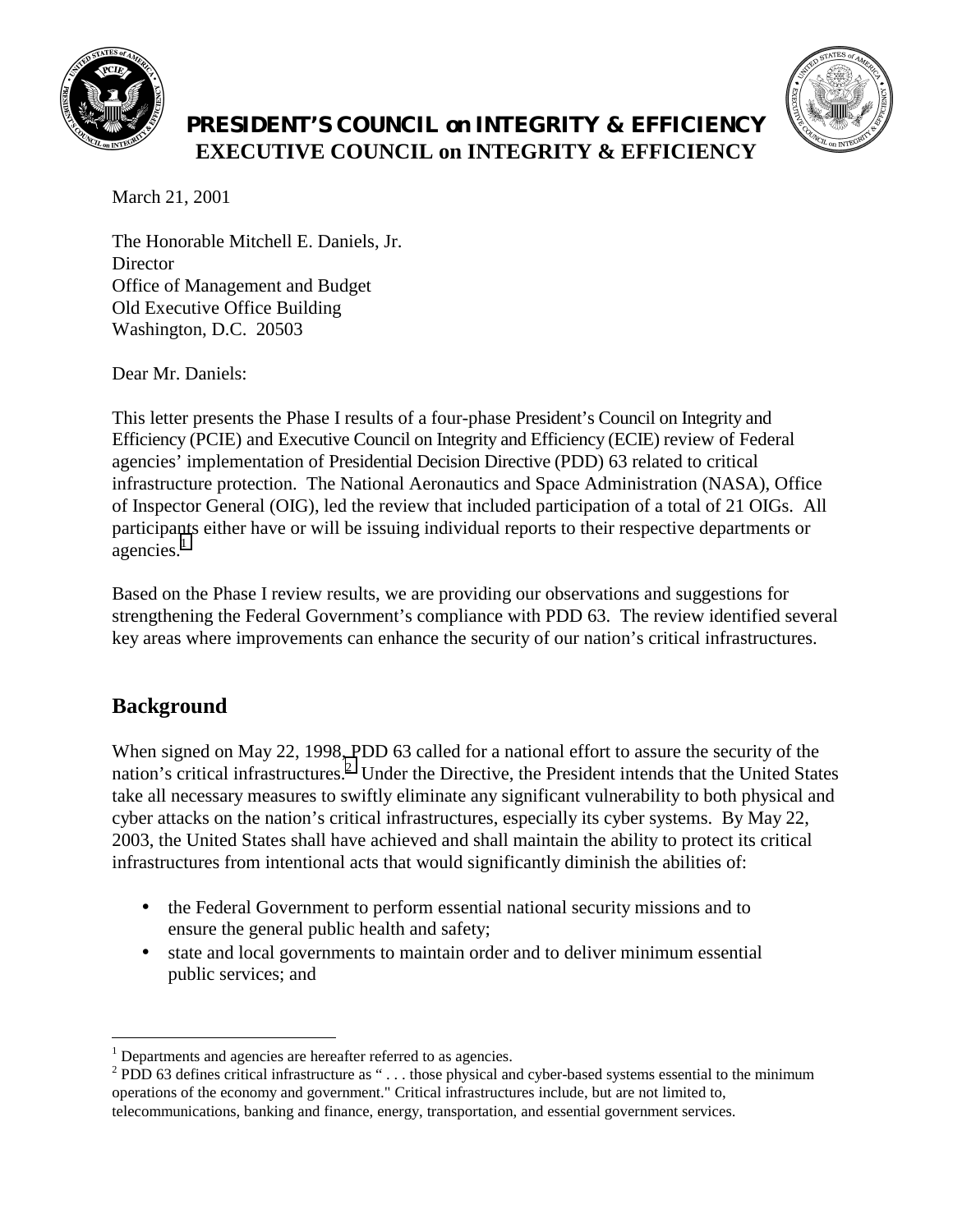• the private sector to ensure the orderly functioning of the economy and the delivery of essential telecommunications, energy, financial, and transportation services.

Various laws and regulations have addressed the need to secure our nation's key cyber systems including the Government Information Security Reform Act; the Clinger-Cohen Act; the Computer Security Act; and Appendix III to Office of Management and Budget (OMB) Circular A-130, "Security of Federal Automated Information Resources." PDD 63 complements and expands on those laws and regulations by requiring an independent review of security plans for protecting the nation's critical systems; the identification of minimum essential infrastructure  $(MEI)^3$  critical to the operations of the economy and government, including infrastructure interdependencies; and the assessment of MEI vulnerabilities.

On November 17, 1999, the PCIE and ECIE formed a working group to review the Federal agencies' implementation of PDD 63.

### **Objectives, Scope, and Methodology**

 $\overline{a}$ 

Our overall objective was to review the adequacy of the Federal Government's critical infrastructure protection (CIP) program in the context of PDD 63 requirements. The review consists of four phases. Phase I relates to planning and assessment activities for cyber-based infrastructures; Phase II, implementation activities for cyber-based infrastructures; Phase III, planning and assessment activities for physical minimum essential infrastructures; and Phase IV, implementation activities for the physical minimum essential infrastructures. Participating OIGs were responsible for (1) determining the scope of their reviews, (2) performing review work at their respective agencies, and (3) providing the PCIE/ECIE Working Group with a summary of their review results. Also, the Working Group reviewed the coordination activities of the Federal organizations primarily responsible for implementing PDD 63.The 21 OIGs that participated in the Phase I Review are listed in the Enclosure.

In Phase I, the participating OIGs reviewed the adequacy of agency cyber-based plans, asset identification efforts, and initial vulnerability assessments. Specifically, the OIGs determined whether agencies had:

- developed effective plans for protecting their critical cyber-based infrastructures;
- identified their cyber-based MEI and interdependencies; and
- identified the threats, vulnerabilities, and potential magnitude of harm to their cyberbased MEI that may result from the loss, alteration, unavailability, misuse, or unauthorized access to or modification of their critical cyber-based infrastructure investments, and developed remediation plans to address the risks identified.

 $3$  The Critical Infrastructure Assurance Office (CIAO) has defined agency MEI as "the framework of critical organizations, personnel, systems, and facilities that are absolutely required in order to provide the inputs and outputs necessary to support the core processes, essential to accomplishing an organization's core mission as they relate to national security, national economic security or continuity of government services."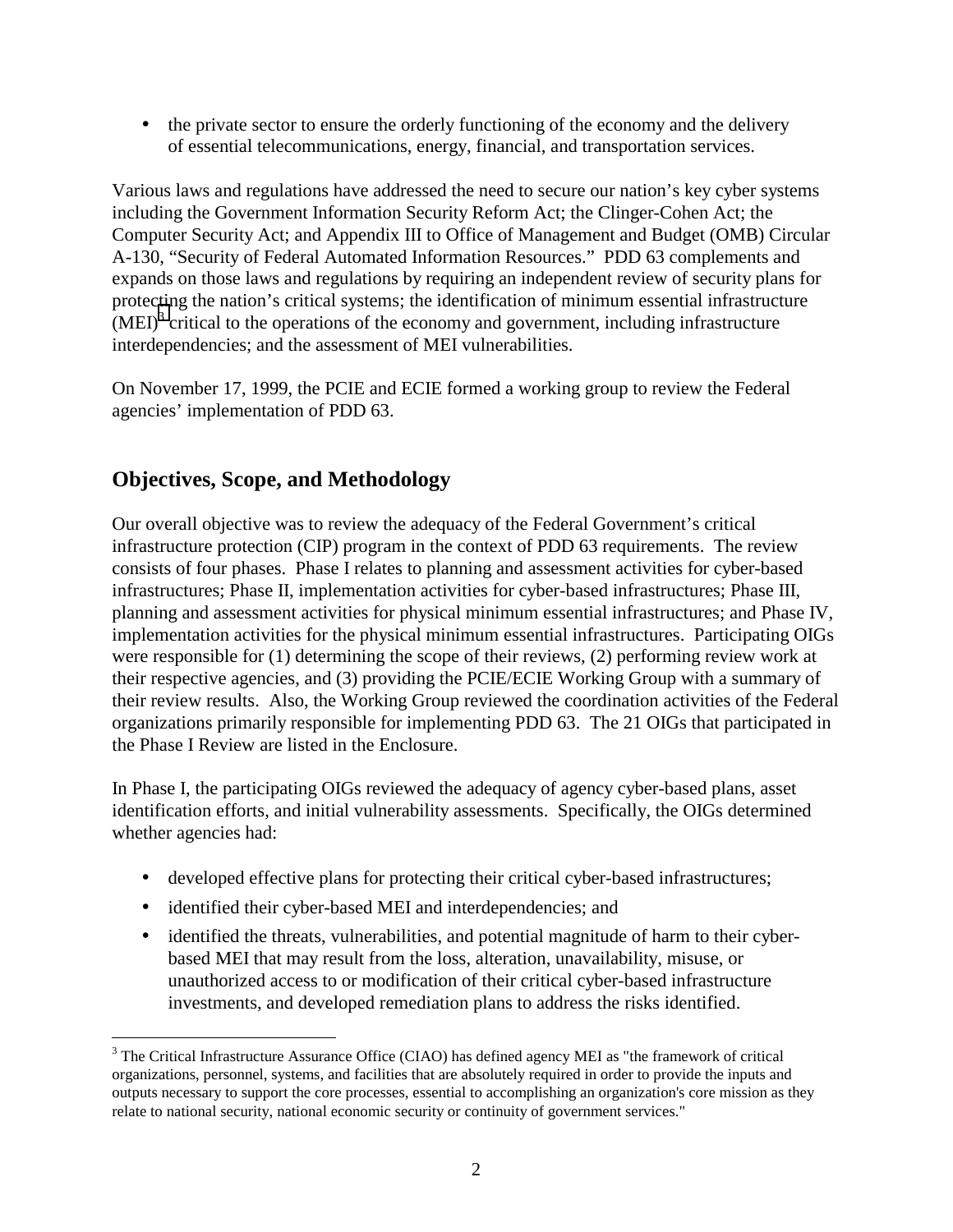### **Overall Review Results**

The Federal Government can improve its PDD 63 planning and assessment activities for cyberbased critical infrastructures. Specifically, the review determined that:

- Many agency infrastructure plans were incomplete.
- Most agencies had not identified their mission-essential infrastructure assets.
- Almost none of the agencies had completed vulnerability assessments of their MEI assets or developed remediation plans.

When all participating OIGs complete their Phase I Reviews, they will have made an estimated 100 recommendations to improve their respective agency's CIP program.

The OIG reports issued to date present findings that, collectively, question the Federal Government's ability to achieve full operating capability by May 22, 2003, as required by PDD 63. Key factors impacting the agencies' ability to implement PDD 63 are:

- Misunderstanding as to the applicability of PDD 63.
- Imprecise performance measures.
- Untimely identification of critical infrastructures.
- Lack of coordinated management of PDD 63 requirements
- Failure to advance beyond the planning phase.

Each of these factors is discussed below.

#### **Applicability of PDD 63**

 $\overline{a}$ 

Several agencies decided to not implement PDD 63 because they believed they were exempt from the Directive. They based their decision on the mistaken belief that PDD 63 applied only to the 19 agencies listed in the Directive and its addendum. As a result, agencies considering themselves exempt from PDD 63 had not prepared the required CIP plans, identified their MEI assets, performed vulnerability assessments of their MEI assets, or developed remediation plans. Most of them have now initiated work to address PDD 63 requirements as a result of our review.

The Director, National Critical Infrastructure Assurance Office (CIAO),<sup>4</sup> told PCIE/ECIE Working Group members that all agencies are subject to PDD 63. The Director highlighted two key criteria in PDD 63 to support his position.

<sup>&</sup>lt;sup>4</sup> The National Critical Infrastructure Assurance Office supports the National Coordinator for Security, Infrastructure Protection, and Counter-Terrorism in developing an integrated national infrastructure assurance plan to address threats to the nation's critical infrastructures. The CIAO also coordinates a national education and awareness program, as well as legislative and public affairs initiatives.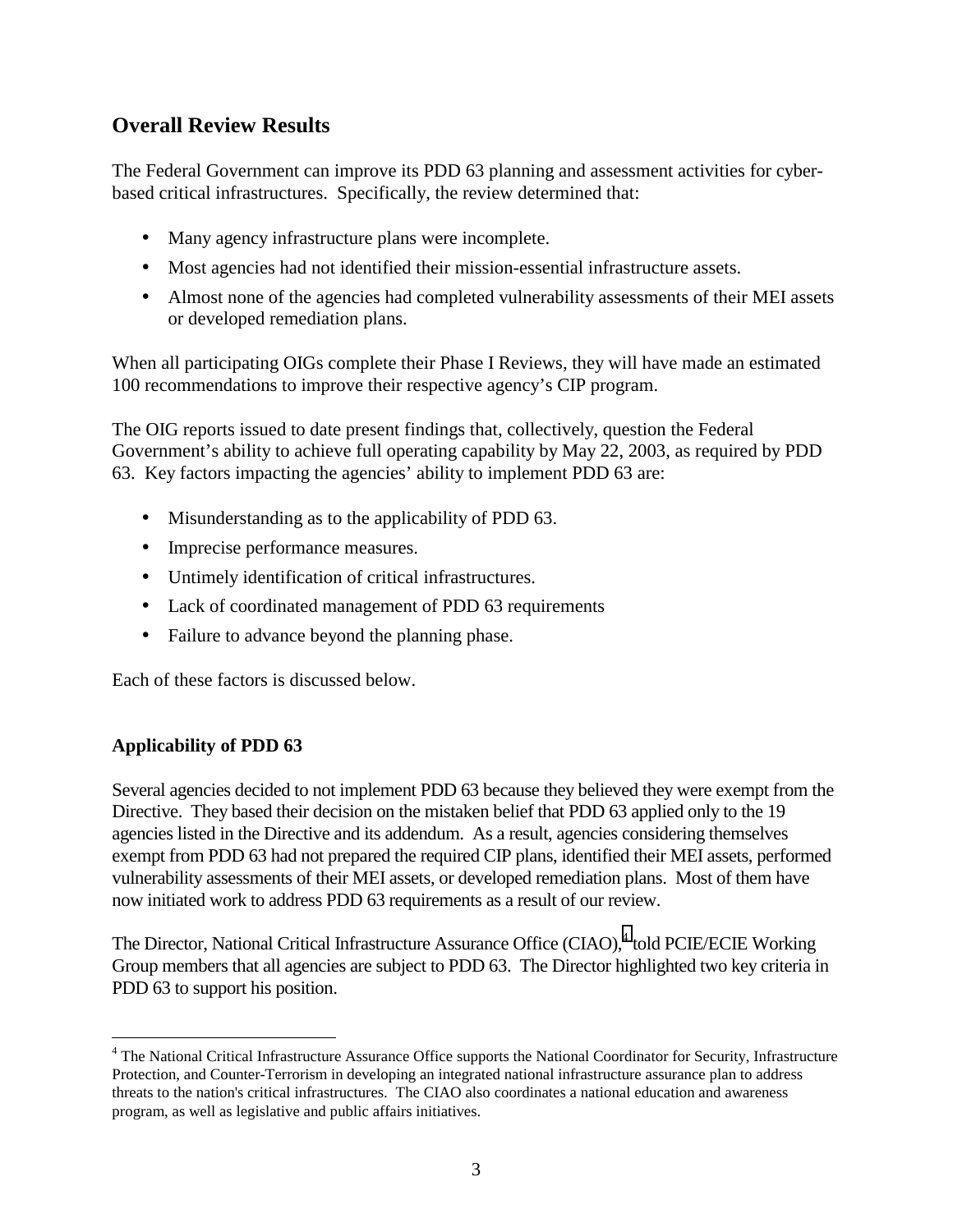Section VII: Every department and agency of the Federal Government shall be responsible for protecting its own critical infrastructure, especially its cyber-based systems . . . Every department and agency shall appoint a Chief Infrastructure Assurance Officer . . . who shall be responsible for the protection of all of the other aspects of that department's critical infrastructure.

Section V: The Federal Government shall serve as a model to the private sector on how infrastructure assurance is best achieved and shall, to the extent feasible, distribute the results of its endeavors.

Much of the confusion regarding the applicability of PDD 63 can be attributed to the Federal Sector Liaison<sup>5</sup> for PDD 63 who told representatives of the agencies not listed in the Directive, that nonlisted agencies were exempt from PDD 63 because they were not specifically identified in the Directive.<sup>6</sup>

**We suggest that the Director, Office of Management and Budget, and the National Coordinator for Security, Infrastructure Protection and Counter-Terrorism, National Security Council, direct the National CIAO to advise all Federal agencies of their responsibilities for implementing PDD 63.**

#### **Performance Measures**

Agencies were required to achieve a level of security preparedness (referred to as initial operating capability (IOC)), not later than December 31, 2000, but had not been advised of the requirements for achieving IOC. Neither the National Coordinator for Security, Infrastructure Protection and Counter-Terrorism (who authored the term) nor the Director, National CIAO, had defined IOC. Without a formal definition, achievement of IOC is not a consistent measure of progress toward achieving full security preparedness.

Because the term IOC has not been defined, agencies have used various interpretations. For example, one agency defined IOC to mean "completion of those initial mediation measures that are identified as needed by that time during the vulnerability assessment/mitigation planning process." Representatives responsible for implementing PDD 63 in that agency said they could not understand the agency's definition of IOC. Another agency defined IOC as: "(1) a broad level assessment of MEI should be completed, (2) remediation plans should be completed for assets considered to be the most at risk, and (3) fixes should be in place for the most vulnerable assets."

Although the date for achieving IOC has passed, agencies still need guidance for measuring their progress in completing the identification of critical infrastructure assets, performing vulnerability assessments, developing remediation plans, and implementing the remediation plans. Until such guidance is established, the government continues to lack the visibility needed to accurately assess the status of its infrastructure protection program.

 5 The Federal Sector Liaison is located at the General Services Administration.

<sup>&</sup>lt;sup>6</sup> The Federal Sector Liaison confirmed his interpretation of the scope of PDD 63 to the NASA OIG.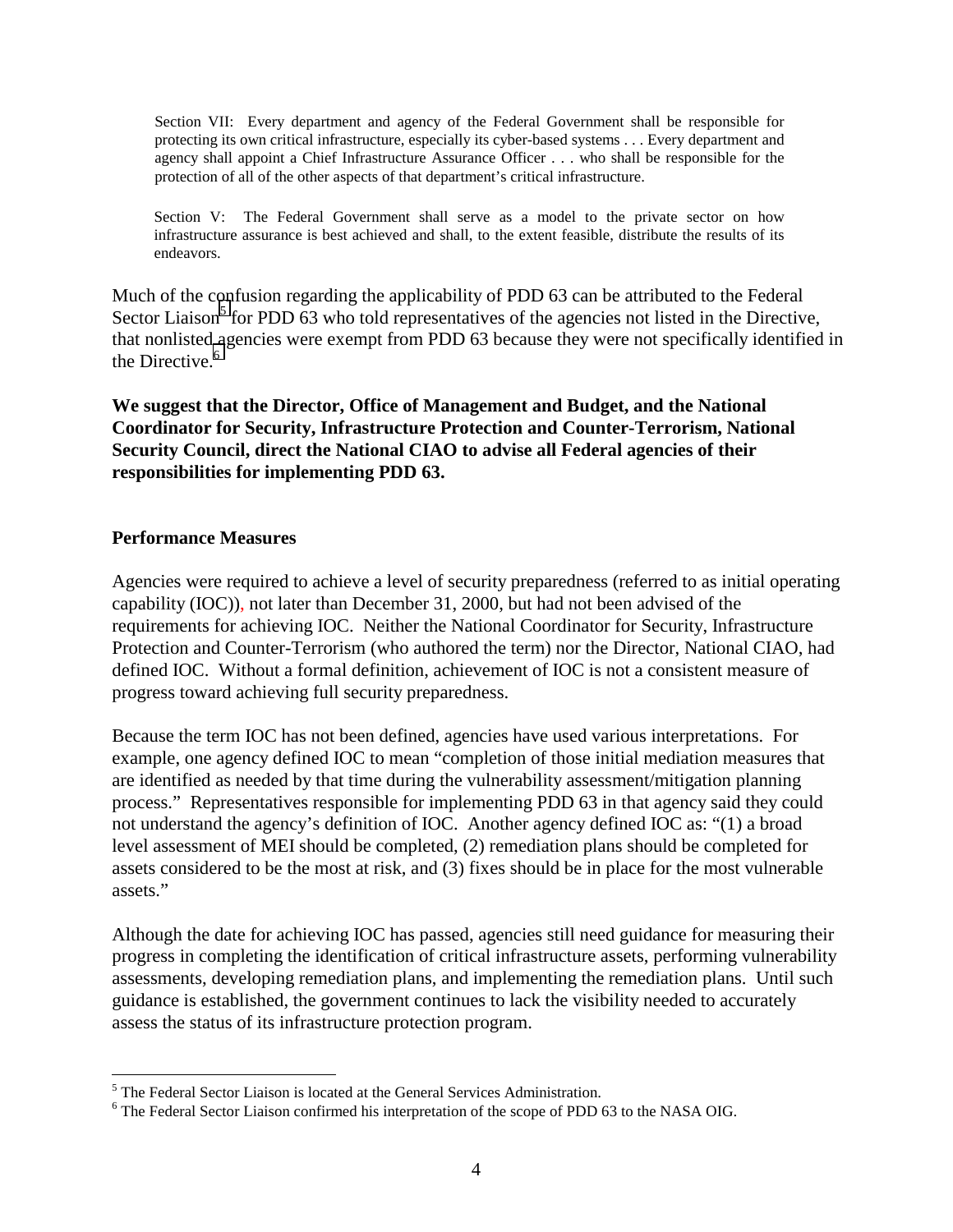**We suggest that the Director, Office of Management and Budget, and the National Coordinator for Security, Infrastructure Protection and Counter-Terrorism, National Security Council, provide guidance that agencies can use to measure their progress in achieving full operating capability.**

#### **Identification of Critical Infrastructure**

 $\overline{a}$ 

Most of the agencies having CIP plans had not identified or adequately identified their critical, cyber infrastructure assets.<sup>7</sup> The National CIAO has established an asset identification initiative (Project Matrix, discussed below) that agencies can use to identify their critical assets. Unfortunately, the initiative may end before most agencies have had an opportunity to participate in it. Without an accurate and complete inventory of critical assets, agencies cannot identify and remediate their security-related vulnerabilities.

In a July 19, 2000, memorandum, the National Coordinator announced a standardized process, to be administered by the National CIAO, for identifying critical infrastructure assets initially at 14 agencies. The process, called Project Matrix, would:

. . . identify all assets, nodes and networks, and associated infrastructure dependencies and interdependencies required for the Federal Government to fulfill its national security, economic stability, and critical public health and safety responsibilities to the American people. In this context, the word "critical" refers to those responsibilities, assets, nodes and networks that if incapacitated or destroyed would: jeopardize the nation's survival; have a serious, deleterious effect on the nation at large; adversely affect large portions of the American populace, and require near-term, if not immediate, remediation.

The Project Matrix team is composed of employees from various agencies and disciplines whose goal is to apply a standard methodology and criteria for helping agencies identify their critical assets.

Although Project Matrix provides a rational and consistent approach for identifying critical infrastructure assets, its success will be diminished by the amount of time needed to implement the process and by the National CIAO's limited time left as a functioning office. Specifically, the Project Manager for Project Matrix stated that the Project Matrix team can review only six to eight agencies a year. In view of the much larger number of agencies that may have critical infrastructure assets, several years would be needed to review all assets. Further, Congress has authorized the National CIAO to function only through September 30, 2001. Without continued funding of the National CIAO, the future of Project Matrix is questionable.

**We suggest that the Director, Office of Management and Budget, continue a matrix-like approach for the identification of critical infrastructures for all agencies that may possess them.**

 $<sup>7</sup>$  This condition occurred for a variety of reasons including the lack of funds, poor methodology for identifying</sup> assets, and higher priority work.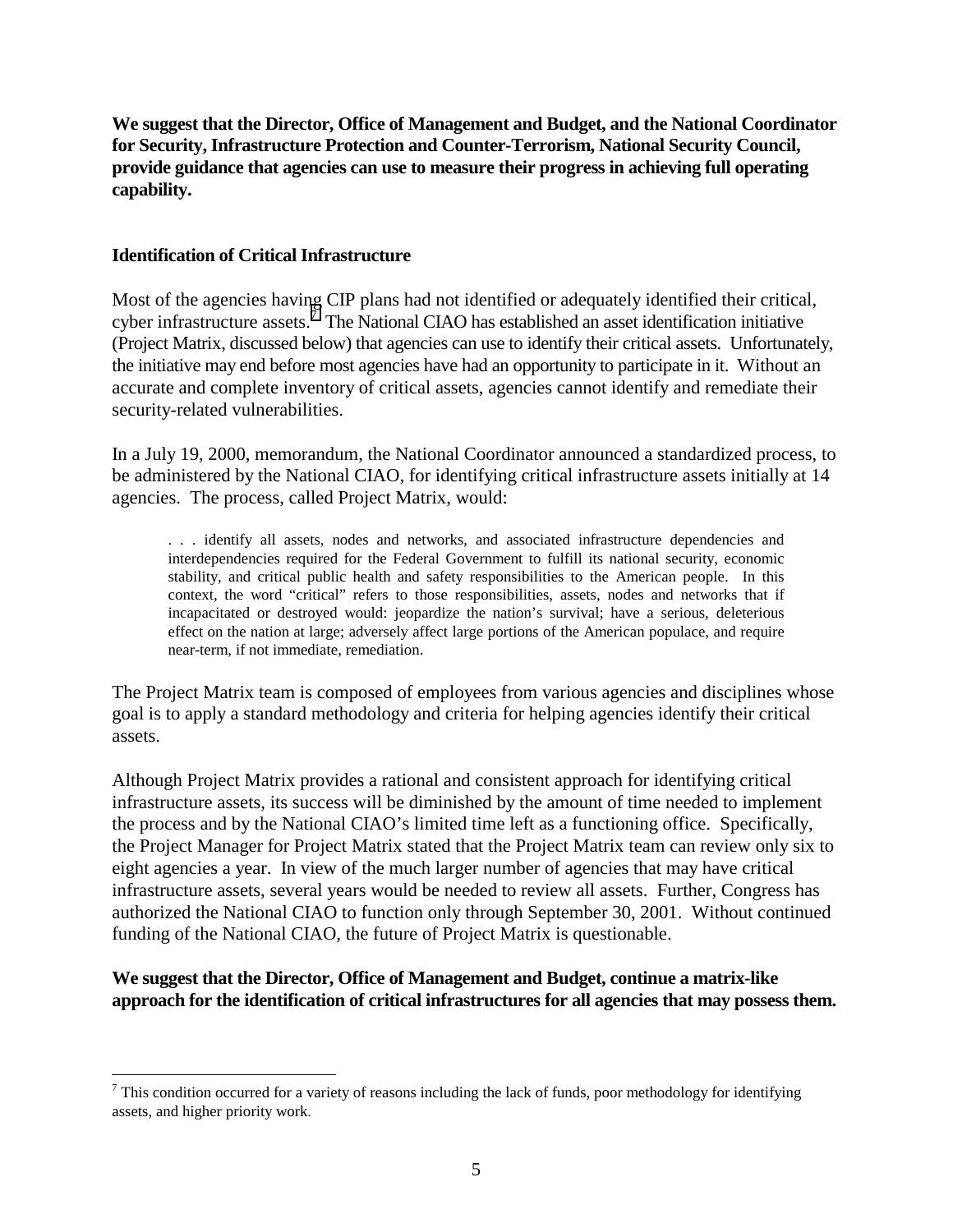#### **Management of PDD Activities**

 $\overline{a}$ 

The organizations primarily responsible for implementing PDD 63 have not effectively coordinated and managed their PDD 63 activities. This condition occurred largely due to the decentralized oversight and responsibilities of the entities implementing PDD 63. As a result, the Federal Government's ability to achieve full operational capability by May 2003, as required by PDD 63, is questionable.

The following organizations are among those responsible for coordinating and/or managing implementation of PDD 63:

- The National Coordinator for Security, Infrastructure Protection and Counter-Terrorism is responsible for coordinating and implementing the Directive. The National Coordinator cannot direct Departments and Agencies but will ensure interagency coordination for policy development and implementation.
- The Office of Management and Budget is responsible for developing information security policies and overseeing agency practices.
- The National Institute of Standards and Technology is responsible for developing technical standards and providing related guidance for sensitive data.
- The National Security Agency is responsible for setting information security standards for national security agencies.
- The National CIAO, an interagency office, is responsible for developing an integrated National Infrastructure Assurance Plan to address threats to the Nation's critical infrastructures.
- The General Services Administration (GSA) is the designated lead agency for the Federal sector.

The absence of coordinated oversight and management of PDD 63 has caused certain fundamental elements of the Directive to receive less than adequate attention. As discussed earlier, several agencies had mistakenly decided to not implement PDD 63 because they believed they were exempt from the Directive and have not established performance measures. Additionally, most agencies will not have benefited from Project Matrix by the time the program could cease to exist. Further, we found that the GSA's Federal Sector Liaison has provided limited direction or assistance to the agencies. Finally, the CIAO's Expert Review Team (ERT), which has reviewed and furnished comments to 22 agencies regarding their CIP plans, is no longer functioning.<sup>8</sup>

<sup>&</sup>lt;sup>8</sup>The Department of Commerce fiscal year 2001 budget request states that the National Institute of Standards and Technology (NIST) will establish a permanent ERT to replace the interim ERT at the National CIAO. In December 2000, NIST authorized the establishment of a Computer Security Expert Assist Team to review agency security practices, policies, and procedures. As of March 12, 2001, NIST had not activated the Computer Security Expert Assist Team due to a Federal hiring freeze.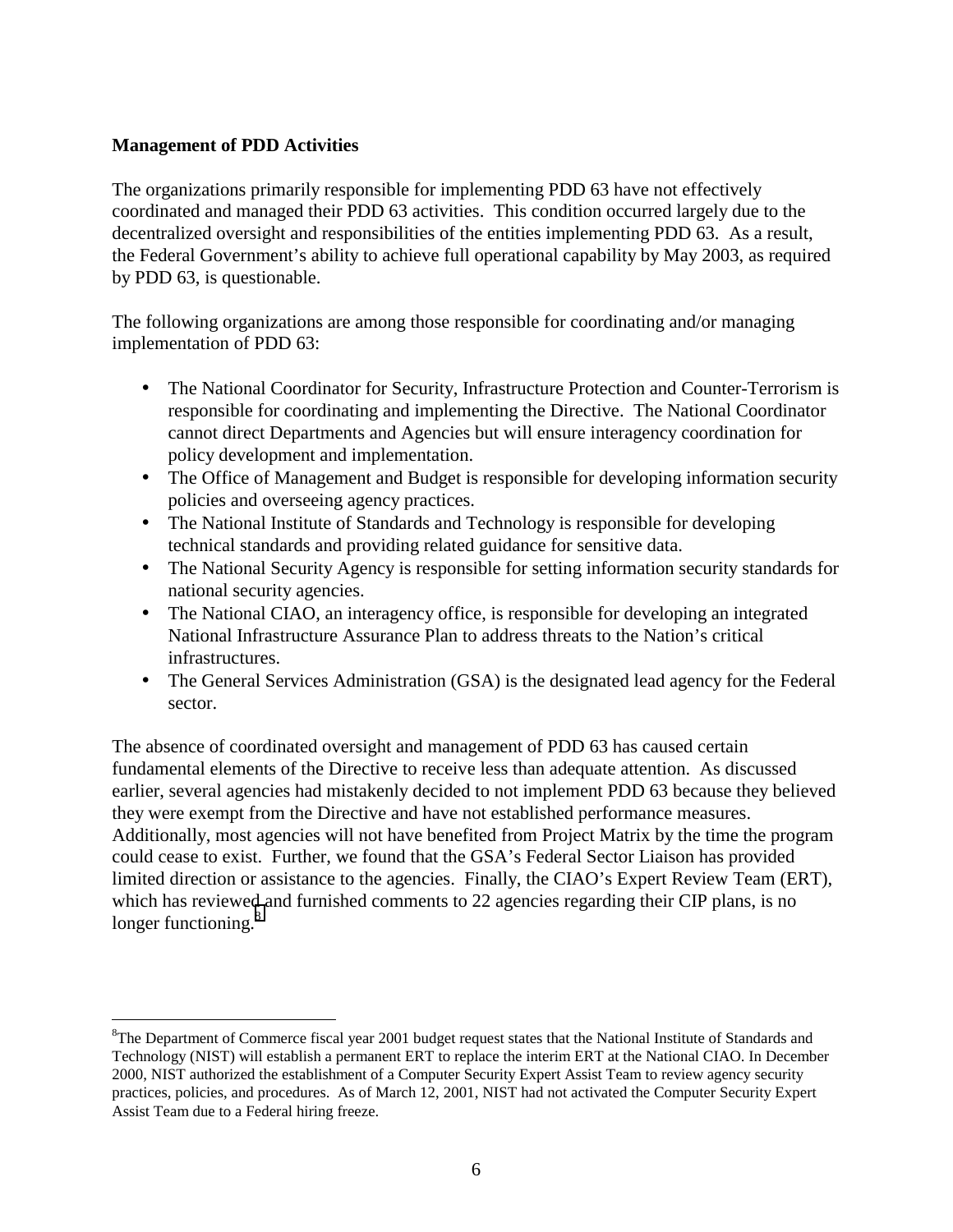**We suggest that the Director, Office of Management and Budget, assign one organization the appropriate leadership responsibility and authority for overseeing the implementation of PDD 63 and for achieving government-wide, full operational capability by May 2003.**

#### **Advancing Beyond the Planning Phase**

 $\overline{a}$ 

Some agencies have not performed vulnerability assessments of their critical infrastructure assets or prepared the related remediation plans. This condition occurred because the budget requests that the agencies submitted to the OMB were not sufficiently detailed for OMB to consider in funding the agencies' CIP requirements. The agencies' ability to prepare detailed requests, however, requires that the agencies perform vulnerability assessments and develop remediation plans, an undertaking for which the agencies have lacked funding or have been unwilling to fund from other parts of their approved budgets. Accordingly, some agencies have not advanced their CIP programs beyond the planning phase almost 3 years after President Clinton signed PDD 63.

The National Plan for Information Systems Protection, Version 1.0, "An Invitation to a Dialogue,"<sup>9</sup> states that the quality of the agencies' CIP budget requests did not meet OMB's expectations for the following reasons.

Agency budget systems don't readily support collection of CIP data. Until these systems are modified, collection of information on CIP programs and budgets will be manual and inexact. The newness of CIP also means that the government is still on the steep part of a precipitous learning curve. Individual Agencies are still grappling with the issue internally and the interagency process is still coming together. . . . When OMB issued its first CIP Budget Data Request (BDR) last year, it sought information at an activity level. But because of inadequate activity descriptions and data presentation problems, it was unable to consolidate the data, making it difficult to identify programmatic duplications and gaps that point up inconsistencies needing analysis and remedy. All this reduced confidence in the data.

On March 8, 2000, OMB informed agencies that "extremely detailed" information regarding needed corrective actions must accompany the budget data submitted to OMB. This request also appears in OMB's Memorandum M-00-07, "Incorporating and Funding Security in Information Systems Investments," dated February 28, 2000, to remind agencies of OMB criteria for incorporating and funding security as part of the agencies' information technology systems and architectures and of the decision criteria that OMB will use to evaluate security for information systems investments. OMB issued the memorandum pursuant to the Clinger-Cohen Act, which directs OMB to develop a mechanism to analyze, track, and evaluate the risks and results of an agency's major capital investments in information systems. OMB will incorporate the criteria into future revisions of OMB Circular A-130. Further, OMB requires agencies to apply the criteria in conjunction with Memorandum M-97-02, "Funding Information Systems Investments," which emphasizes the need for well-justified budget requests.

As previously stated, the President intends that the United States take all necessary measures to swiftly eliminate any significant vulnerability to its critical infrastructures. Accordingly, unless

<sup>&</sup>lt;sup>9</sup> The National Plan, issued by the National Coordinator for Security, Infrastructure Protection and Counter-Terrorism, is the first attempt by a national Government to design a way to protect its cyberspace.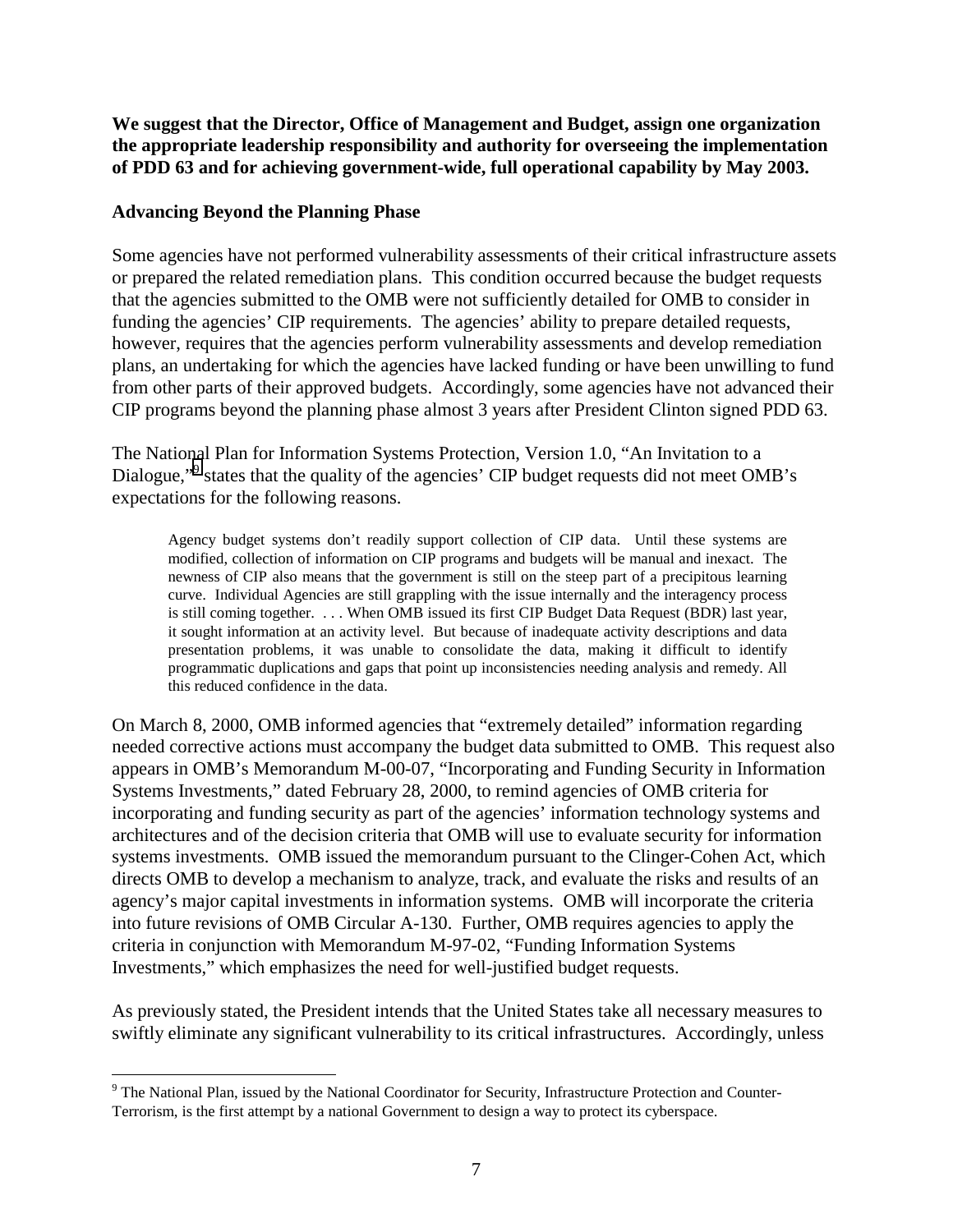additional funding is forthcoming, some agencies may need to reprioritize application of existing funding to meet PDD 63 requirements. Our suggestion to establish performance measures should provide the additional attention needed to ensure that funding is made available to implement PDD 63.

\* \* \* \* \*

We appreciate your consideration of the matters discussed in this letter. If you have any questions or comments, please call Russell A. Rau, NASA Assistant Inspector General for Auditing, at (202) 358-4458.

Sincerely,

f. Jeanni

Gaston L. Gianni, Jr. Barry R. Snyder PCIE Vice Chair **ECIE Vice Chair** 

Enclosure

Identical letter directed to: Mr. Richard Clarke National Coordinator for Security, Infrastructure Protection and Counter-Terrorism